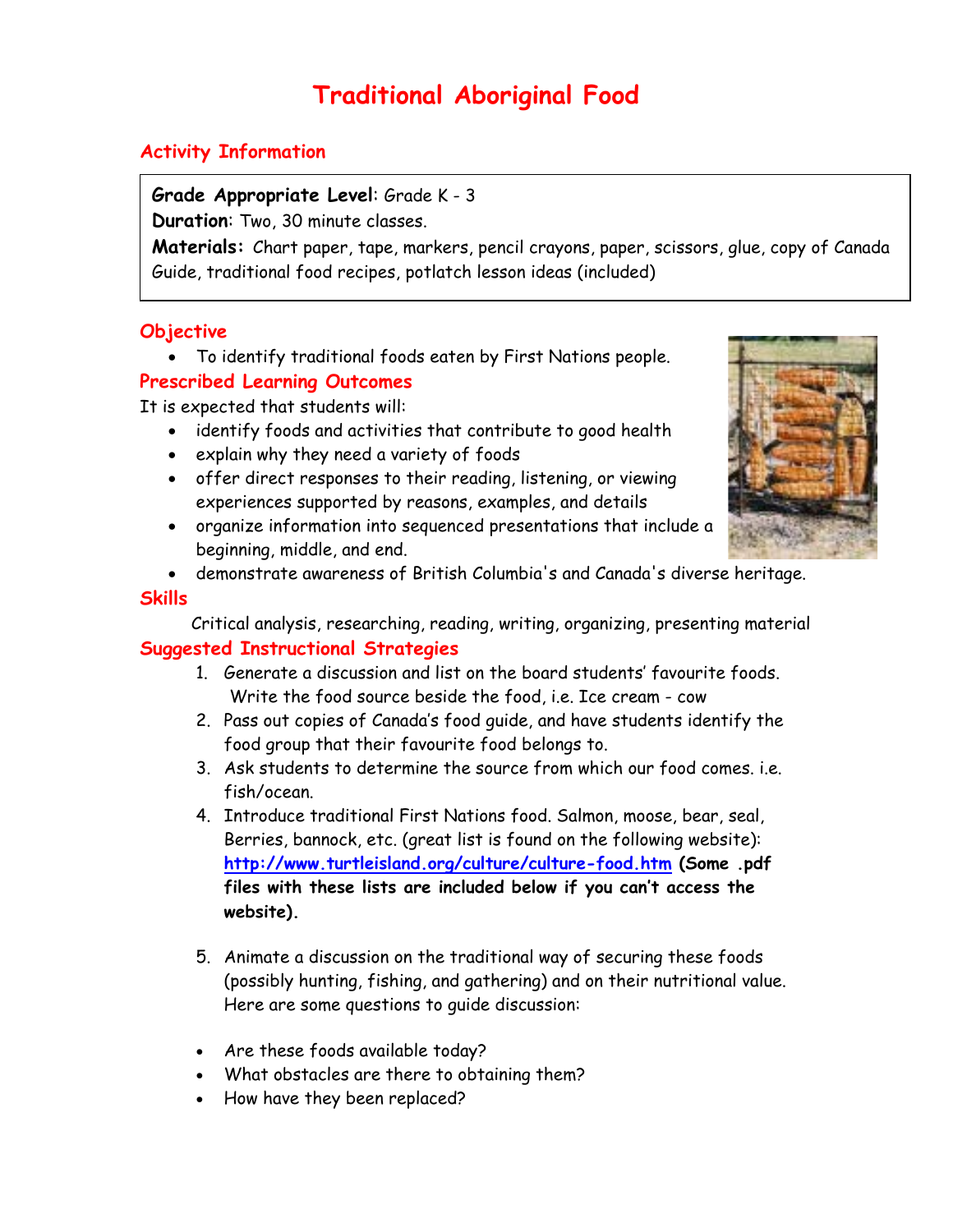- What is the nutritional value of some of today's purchased food?
- How does it compare to traditional foods?
- What would a traditional meal be composed of?
- 6. Hang 6 lined pieces of chart paper in different locations in the classroom. Print one of the following headings on each sheet.

 **Beverages & Teas Plants, Fruit & Vegetables From the Four Legged From the Bird From the Fish Breads, Nuts, Seeds & Grains** 



7. Divide the class into 6 groups and have each group

illustrate as many natural foods as they can think of that fits into their heading. Glue the pictures to the chart paper.

## **Suggested Assessment Strategies**

• Each group will present their chart to the class and identify the food illustrated. The teacher will question students so they have the opportunity to justify their reasons for placing a particular food under the heading.

## **Extension Activity Ideas**

- Host a potlatch. For ideas, see lesson 3 classroom potlatch and lesson 4 Environment and Life (included in package) from the U'mista Nation website: <http://collections.ic.gc.ca/potlatch/raven.htm>
- Make Indian Fry bread with the class.
- Invite a First Nations community member to the class to help prepare traditional food.

## **Cross-Curricular Interests**

Personal planning, Geography, History / Social Studies, Language Arts, Fine Arts, Technology

## **Suggested Links**

<http://collections.ic.gc.ca/potlatch/raven.htm> <http://www.turtleisland.org/culture/culture-food.htm> <http://www.inac.gc.ca> [http://www.schoolnet.ca/aboriginal/e/classroom\\_e.asp](http://www.schoolnet.ca/aboriginal/e/classroom_e.asp) <http://www.tourismvictoria.com/Content/EN/1304.asp>



Lesson plan provided by: **Fored BC** Developed by: Audrey Perun, Education Services Coordinator

*Copies of necessary website information and extension lessons appear in pdf files below in the event the website is down or files can't be accessed on line.*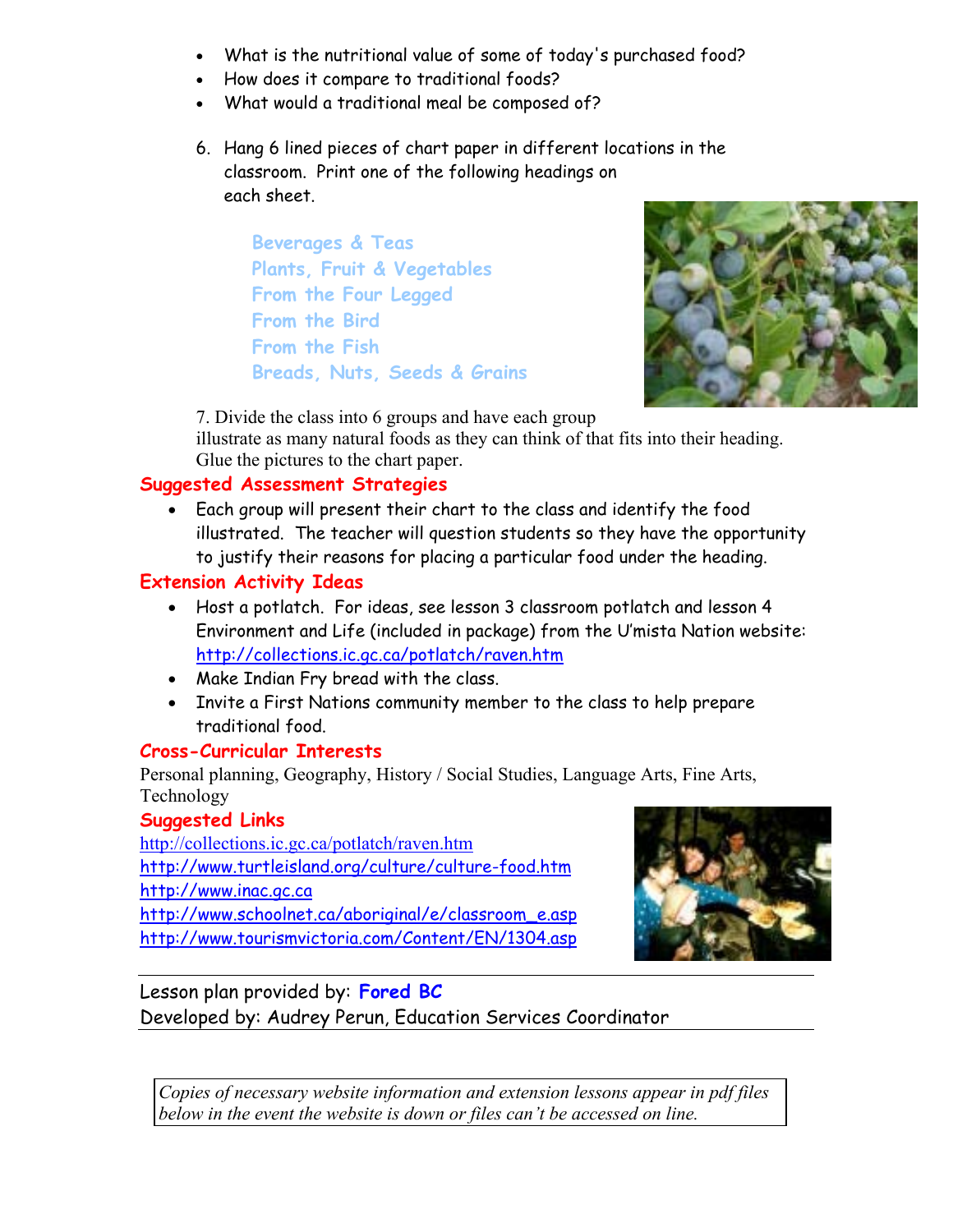## **BACKGROUND SHEETS:**

**Native American Food Guide** 

**Classroom Potlatch** ¾ **Healthy Eating Guide** 

**Environment and Life**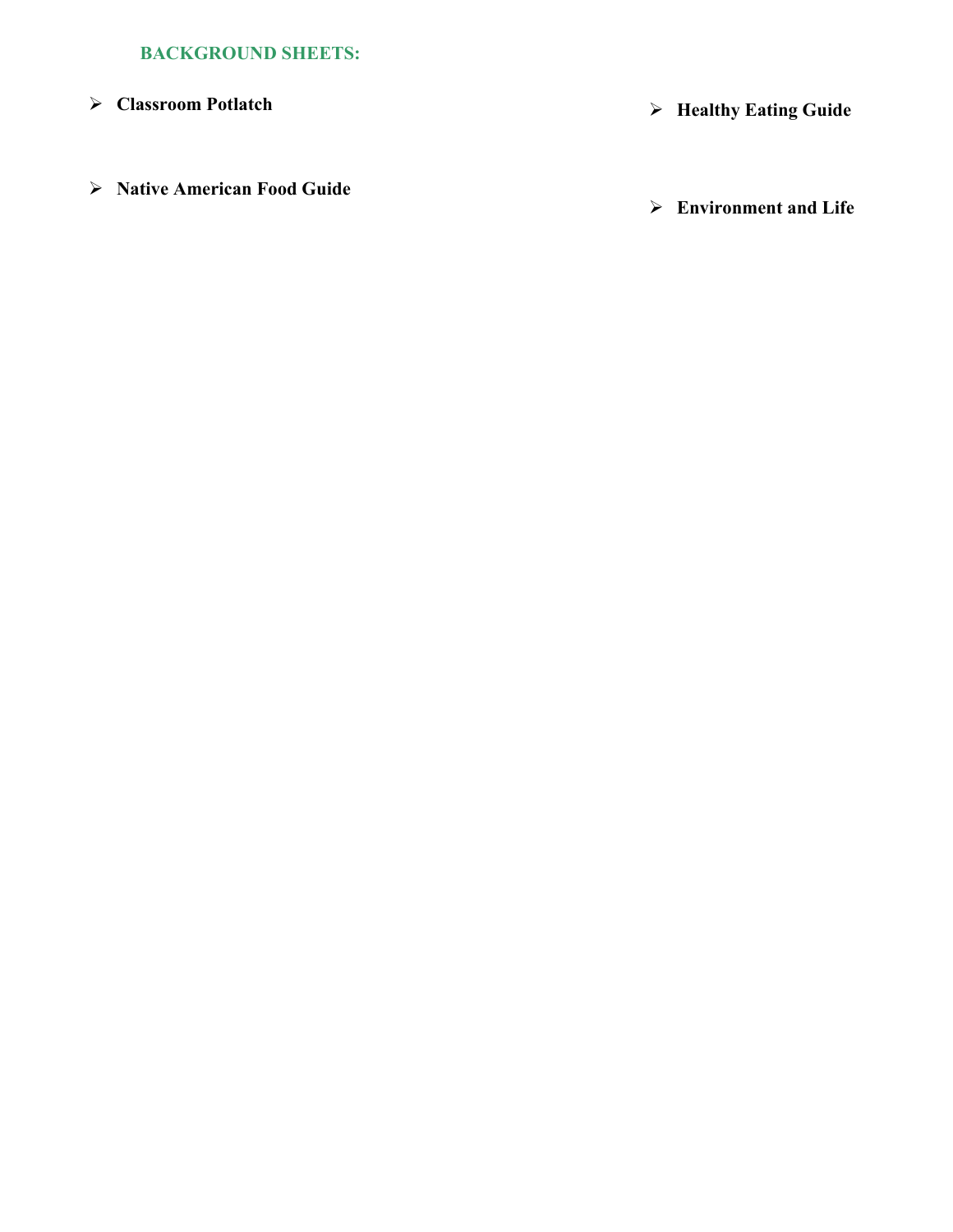

**Teacher's Corner** 

**Site Map** 

**Credits** 

**Story Home** 



## Teacher's Comer



#### Lesson Concept:

This lesson helps students to experience how a potlatch might proceed. If possible, enlist the help of members of the Aboriginal community with this project.

#### Learning Outcome:

It is expected that students will organize information into a presentation with a main idea and supporting details.

#### Lesson Plan:

First, choose a group of students to represent the family of the host, and a student to be the host of the potlatch. This student can visit Potlatch: Then and Now and build a copper in the Copper Game, and choose another student to award the copper to – this will be the purpose of the potlatch.

Assign specific responsibilities to groups of students: create the copper to transfer, create invitations, create or obtain gifts for each person attending, design ceremonial aspects (create regalia and masks, create dances), arrange entertainment, create a seating arrangement for guests (a more complete list can be made from the events listed below).

The following are notes on some of the activities, the order of some activities and how they are traditionally carried out during a potlatch. This information can be modified to suit classroom needs (ie. new dances must be created):

- $\bullet$  seating is in order of importance, with the host's family or tribe sitting on the left hand side, toward the back of the room
- $\bullet$  welcoming address by the speaker (the host does not speak) during a potlatch)
- $\bullet$  mourning ceremony/dance ladies dance
- $\bullet$  transfer or sale of copper
- $\bullet$  the feast
- food or feast songs are sung after people have eaten
- red cedar bark ceremony
- pass out cedar bark to guests
- speeches are made while gifts are brought onto the floor
- $\bullet$  gifts are distributed as guests leave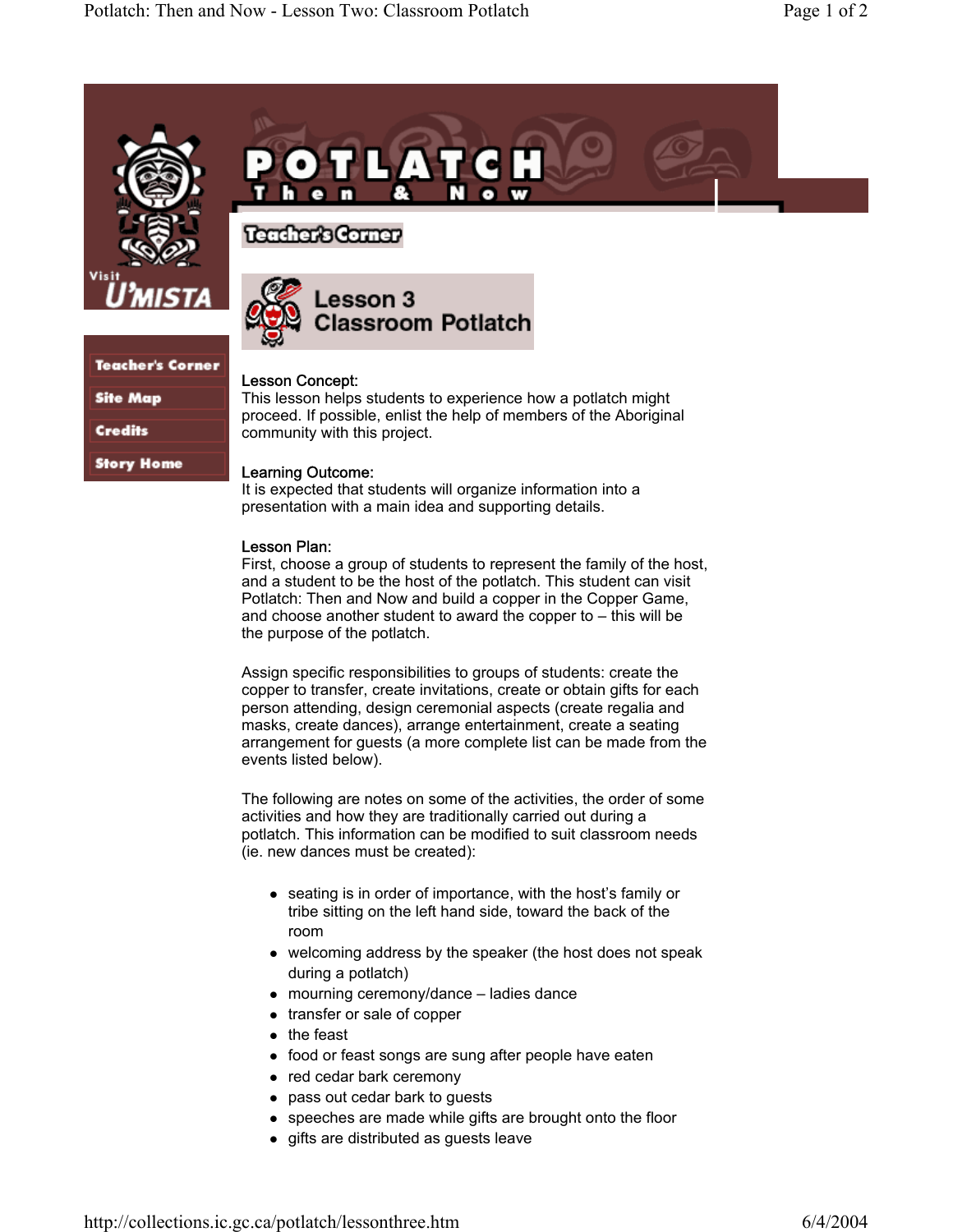

Teacher's Corner | Site Map | Credits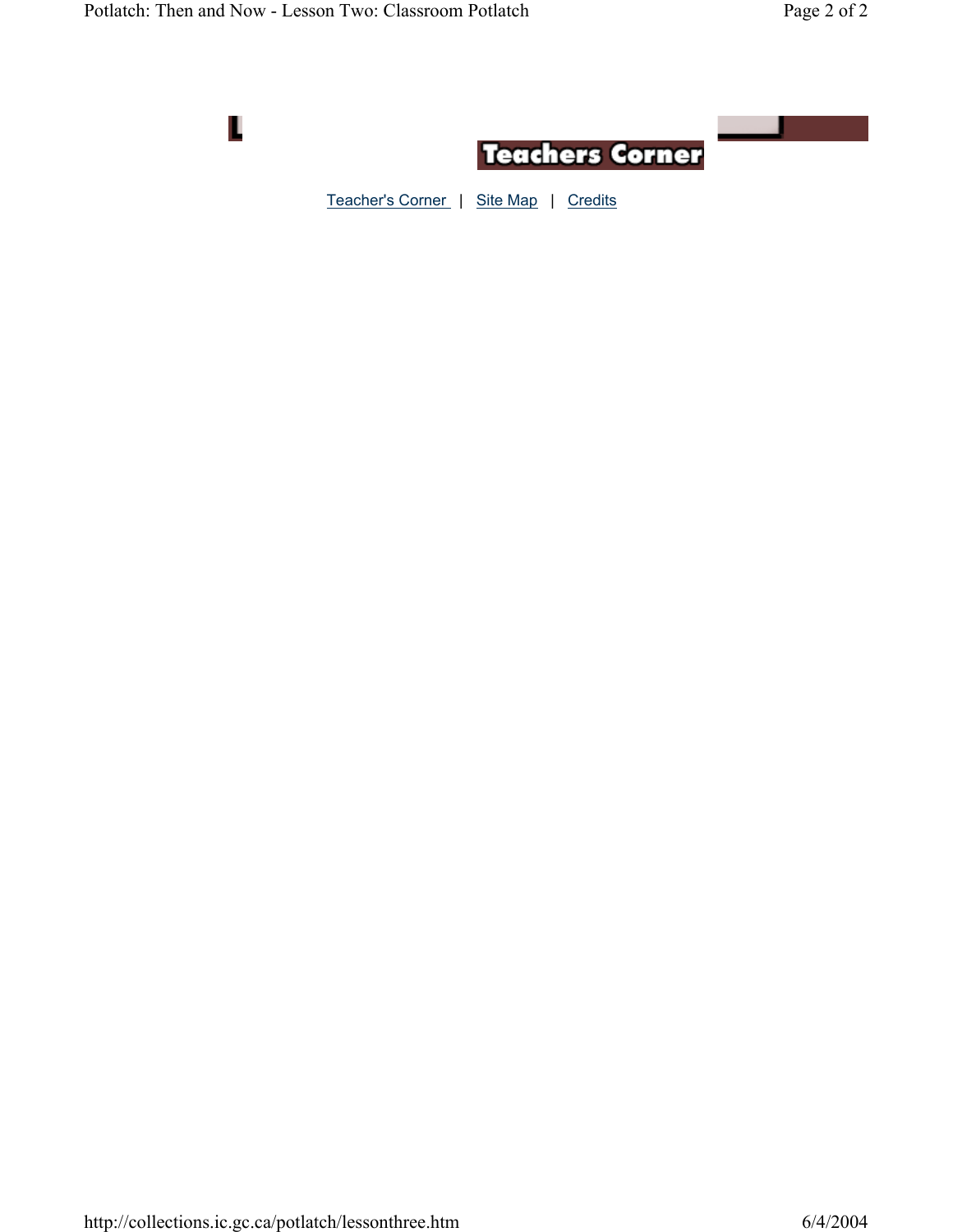## Native American Food Guide

The US Department of Agriculture published The Food Guide Pyramid in 1992. Instead of the old "Basic Four Food Groups" the pyramid ranks five major food categories, emphasizes eating more bread and cereals, fruits and vegetables. The following outlines examples of today's food and traditional Northwest Indian foods.

BREAD GROUP - choose 6 - 11 servings per day

These foods provide carbohydrate for energy, fiber for healthy digestion, plus iron and B vitamins.

- 1 slice bread
- 1 ounce ready to eat cereal
- $\bullet$  1/2 cup cooked cereal
- 1/2 english muffin or hamburger roll
- $\bullet$  1 tortilla
- 1/2 cup spaghetti, noodles, macaroni, or rice
- $\bullet$  1 cracker

Traditional Grains:

- Indian biscuits (Bannock bread)
- Dried corn
- $\bullet$  Lukameen
- $\bullet$  Mush
- Wild oats
- $\bullet$  Wild rice
- Popcorn

VEGETABLE GROUP - choose 3 - 5 servings per day

These food provide vitamins A an C, plus fiber for healthy digestion.

- 1 cup raw leafy greens
- 1/2 cup chopped raw or cooked vegetables
- 3/4 cup vegetable juice
- 1 medium potato

Traditional Vegetables:

- Sprouts or new shoots
- Peeled stems
- Spring Greens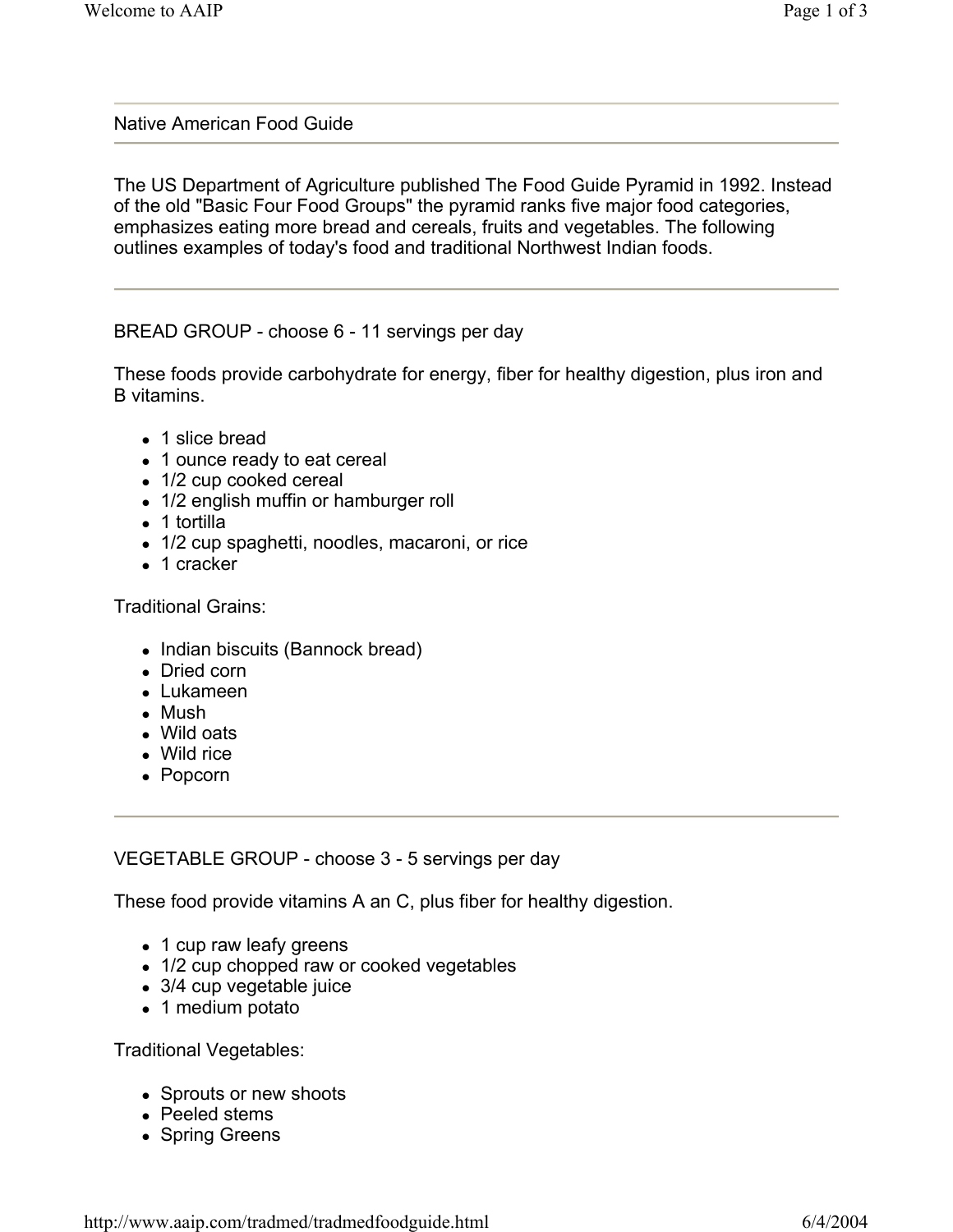- Wild Rhubarb
- Indian Celery
- Wild Mushrooms
- Wild roots such as bitter root, camas, and cattail
- Seaweed
- Black tree moss

MEAT GROUP - choose 2 - 3 servings per day

These food provide protein for developing and maintaining strong bodies, plus iron for healthy blood.

- 2 3 ounces cooked meat, poultry, or fish
- 1/2 cup cooked dried beans or peas
- $\bullet$  1 not dog
- $\bullet$  1 egg
- 2 tablespoons peanut butter, nuts or seeds

Traditional Meats, Fish, Birds, Eggs, and Nuts:

- Deer, elk, mountain goat, rabbit, squirrel, or beaver
- Seal or Whale
- Salmon or other Fish
- Oysters, clams, sea urchin, mussels, crab squid, or octopus
- Ducks, geese, pheasant, grouse, quail, or chuckers
- Eggs of salmon or birds
- Acorns, hazelnuts, or pinenuts

DAIRY GROUP - choose 2 - 3 servings per day

These foods provide calcium for strong bones and teeth, plus protein.

- 1 cup milk or lactose reduced milk
- $\bullet$  1 cup yogurt
- 1 1/2 ounces cheese

Traditional Calcium Sources:

- Breast milk for babies
- Bone soup or broth
- $\bullet$  Fish head soup
- Canned salmon with the bones
- Coush, camas or wild carrots (in large amounts)
- Oyster or clams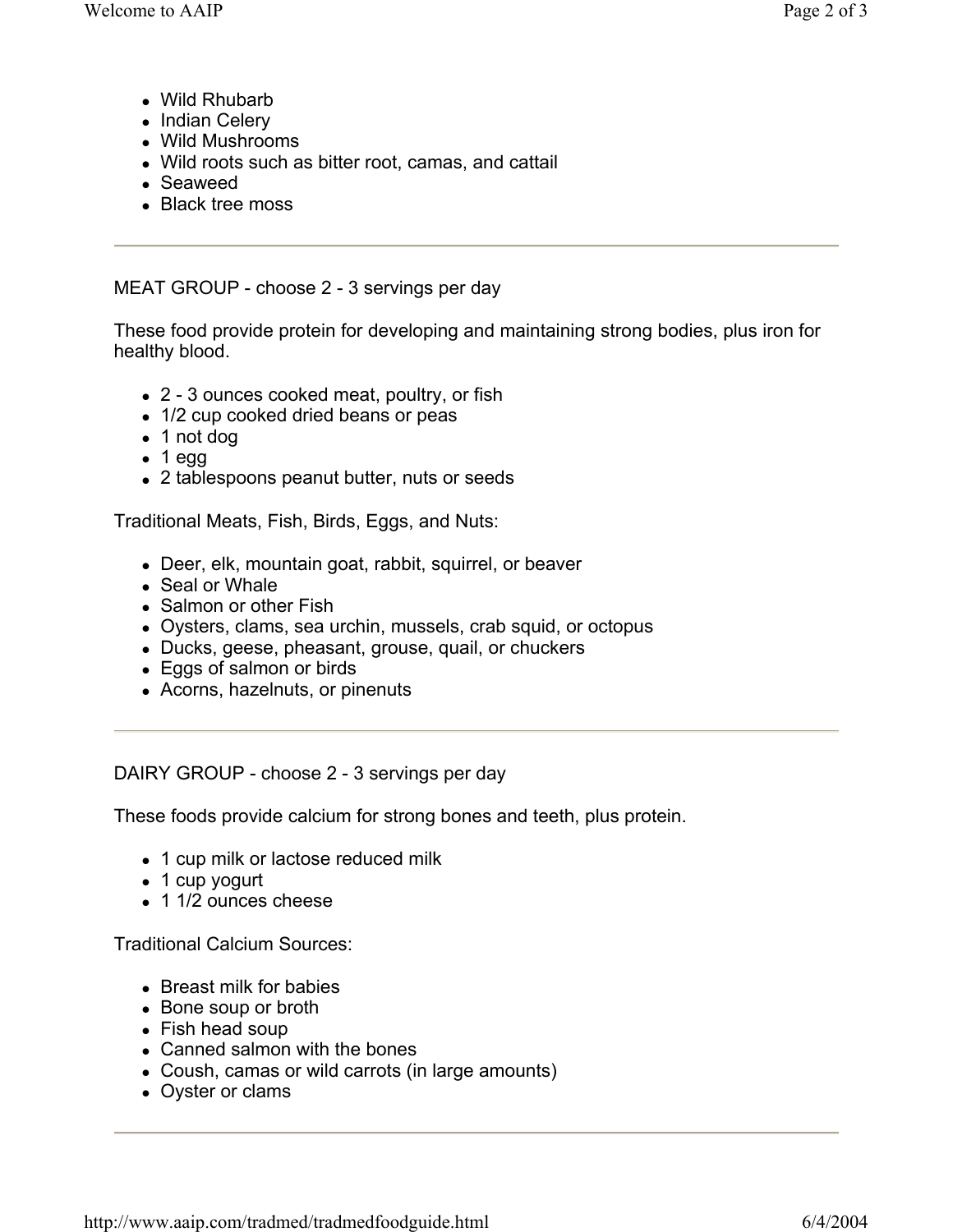## FRUIT GROUP - Choose 2 - 3 servings per day

These foods provide protein for developing and maintaining strong bodies, plus iron for healthy blood.

- $\bullet$  3/4 cup 100% fruit juice
- 1 medium piece fresh fruit
- 1/2 cup canned or fresh chopped fruit
- 1/2 cup canned or fresh chopped fruit
- $\bullet$  1/4 cup dried fruit

Traditional Fruits and Berries:

- Wild berries such as huckleberries
- Choke cherries
- $\bullet$  Wild crab apples
- Wild black cherries

EXTRAS: FATS & SWEETS - use only very small amounts!

These foods provide lots of extra calories, but few of the vitamins and minerals that our bodies need to function well.

- Butter, margarine, mayonnaise, or salad dressing
- Lard, oil, or gravy
- Fried food, chips or fry bread
- Sugar, honey, syrup, candy, jam, or jelly
- Pie, cake, cookies or desserts
- Soda pop, kool-aid, sports drinks, sweetened teas, or fruit flavored punches

Traditional Fats and Sweets

- Animal fat
- Fish Oil
- Honey

Developed by Yakama Tribal WIC Program and Washington State Department of Health WIC Program

© Copyright 2001, Association of American Indian Physicians

AAIP • 1225 Sovereign Row, Suite 103 • Oklahoma City, Oklahoma 73108 USA Phone 405-946-7072 • Fax 405-946-7651 • Email aaip@aaip.com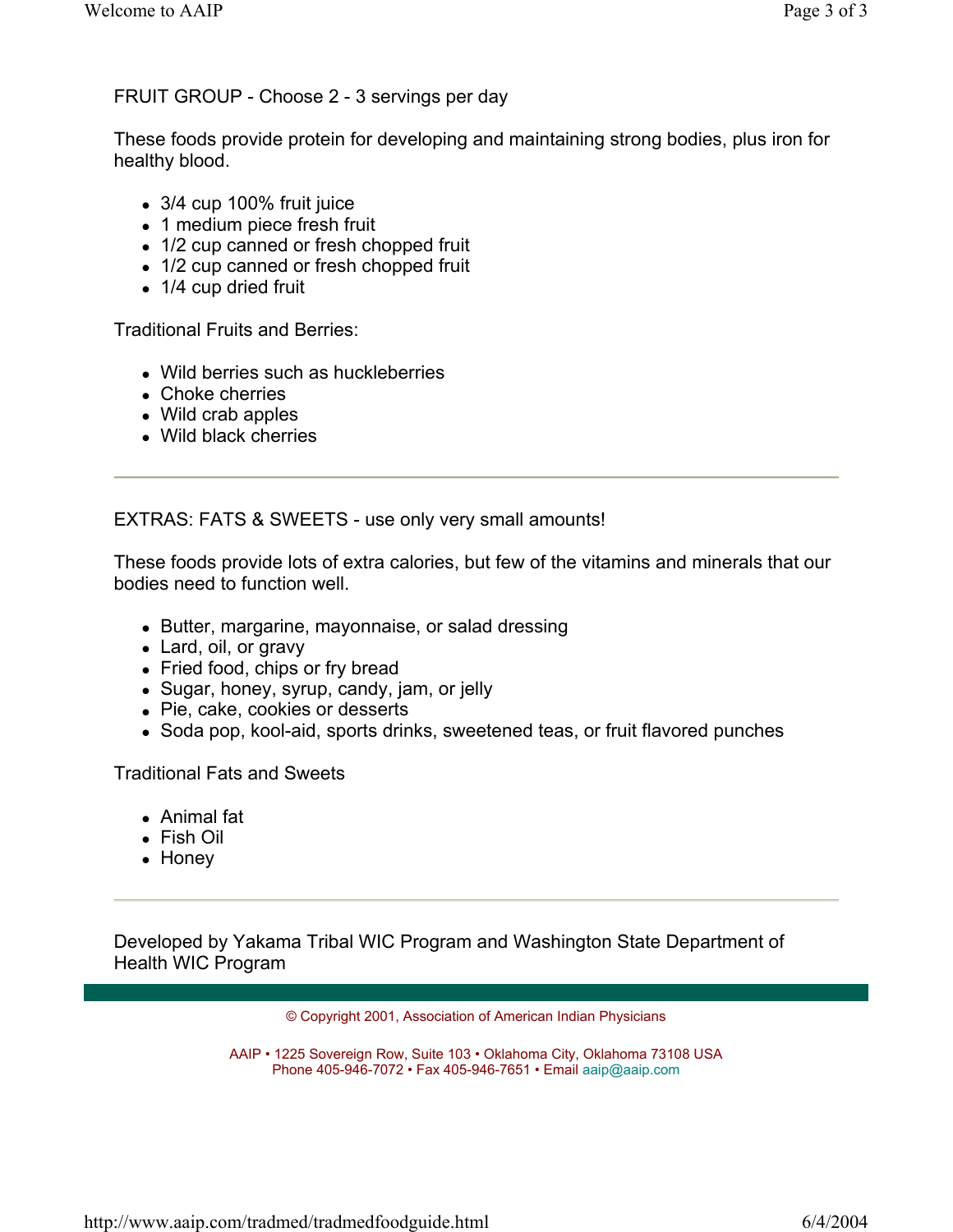

## **- Healthy Eating -**

#### **Contents**

- Changes in Diet • Meat, Birds, Fish and
- **Bannock, Breads and Cereals**
- Vegetables, Fruit and **Berries**
- $\bullet$  Fat

• Sugar

- Milk and Milk **Substitutes**
- Shop Smart Tour

**Substitutes** 

• Other Foods

## **Changes in Diet**

Many years ago, when your grandparents were young, there was no diabetes. But now, 1 out of every 7 native people, have diabetes. What has changed during this time? Both the amount of physical activity and types and amounts of food eaten have changed significantly. Compare your Grandparents diet with the food we eat today.

### **Your Grandparents Diet**

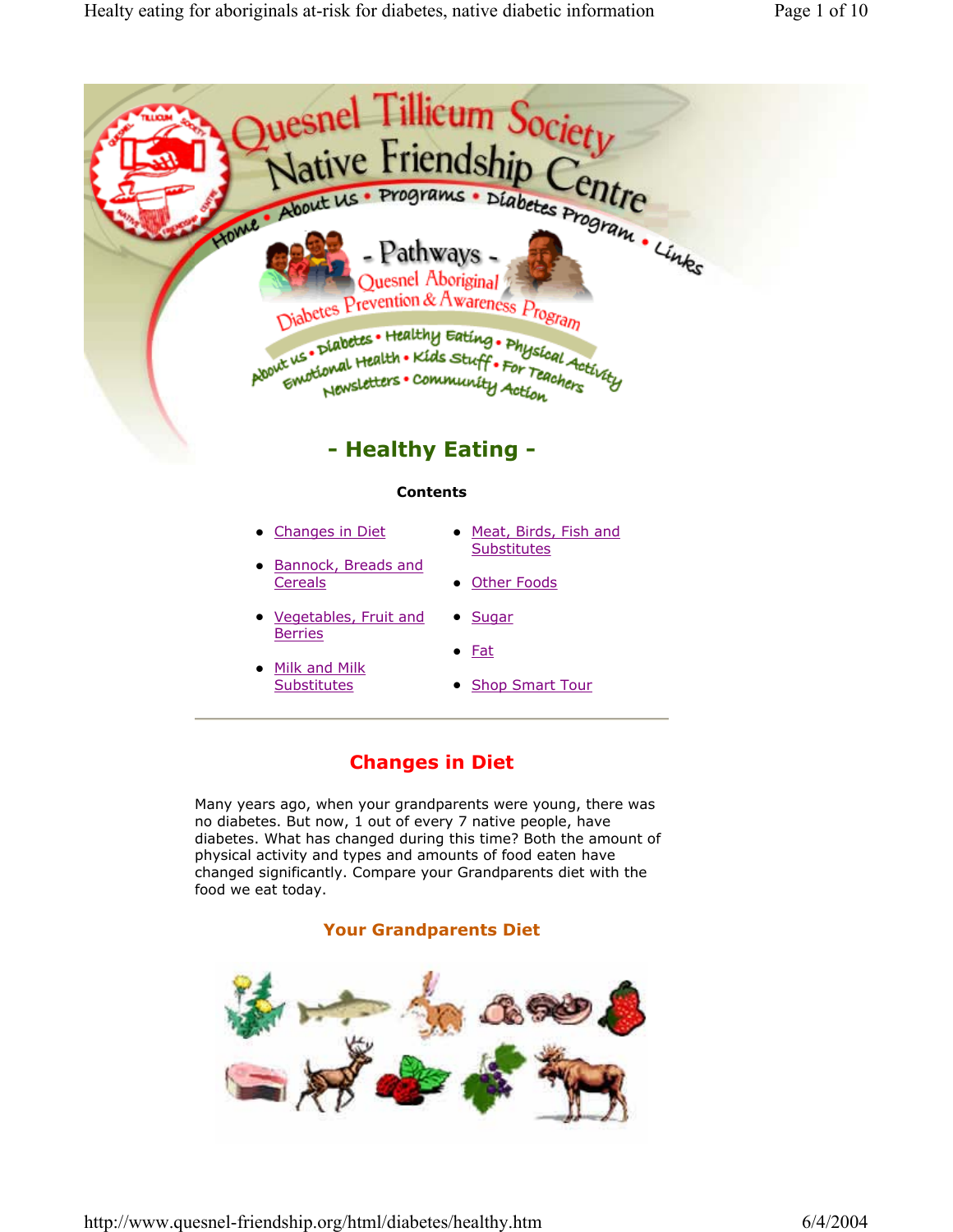#### **Your Diet**



Native traditions teach that different parts of our lives should be in balance. This is also true for the food we eat. So it is important that we eat a variety of foods from each of the food groups every day.

Also, drinking lots of water each day keeps your body clean inside and working properly. Most adults should drink at least six glasses of water a day.

Let's look at the four Food Groups. They include:

- 1. Bannock, Breads and Cereal
- 2. Vegetables, Fruits and Berries
- 3. Milk and Milk Substitutes
- 4. Meat, Birds, Fish and Substitutes

Each food group has important things that our bodies needs in order to stay healthy.

#### back to top

## **Bannock, Breads & Cereal**

Whole grains such as wheat or oats give us three important things:

- **Vitamins and minerals** keep our bodies running well
- **Fibre** keeps our digestive tract healthy
- **Energy** so we can think and work hard

We need 5-12 servings each day. One serving could be:

- $\bullet$  1 slice of bread
- 1 small piece of bannock
- $\bullet$  1 small homemade muffin
- $\bullet$  1/2 cup cooked rice or pasta
- $\bullet$   $\frac{3}{4}$  cup cold or hot cereal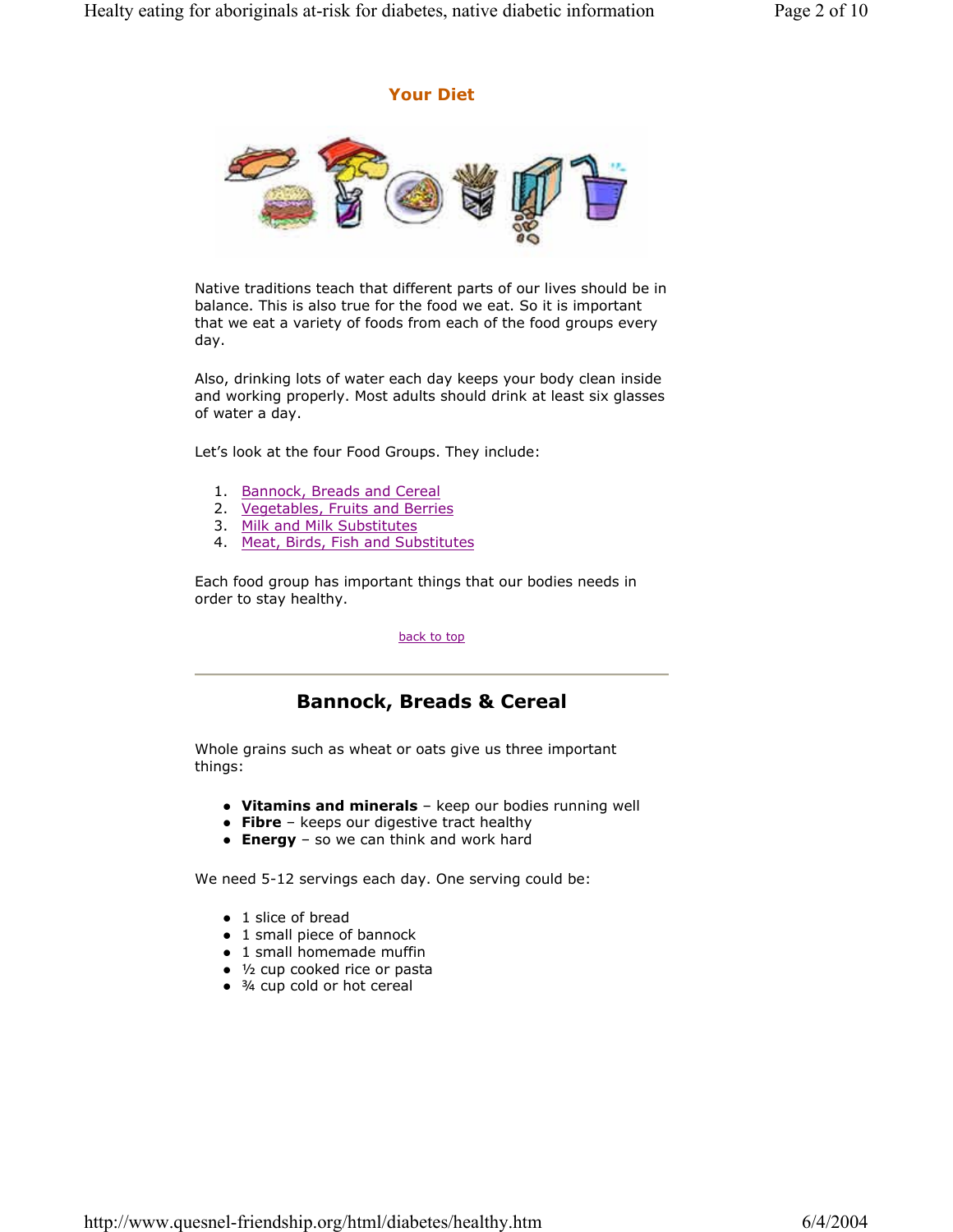

Choose baked bread or bannock rather than fried. Choose bread or bannock made with whole wheat flour or oatmeal rather than white flour.

back to top

## **Vegetables, Fruits & Berries**

These foods also give us **vitamins** and **fibre**. Different colours of fruit and vegetables have different vitamins. To make sure you get enough of all the vitamins your body needs to stay healthy, make sure your fruits and vegetables are a variety of different colours.

We need 5-10 servings each day. One serving could be:

- $\bullet$  1/<sub>2</sub> cup vegetables
- $\bullet$  1/<sub>2</sub> cup berries
- 1 medium size vegetable or fruit
- $\bullet$  1/2 cup fruit juice

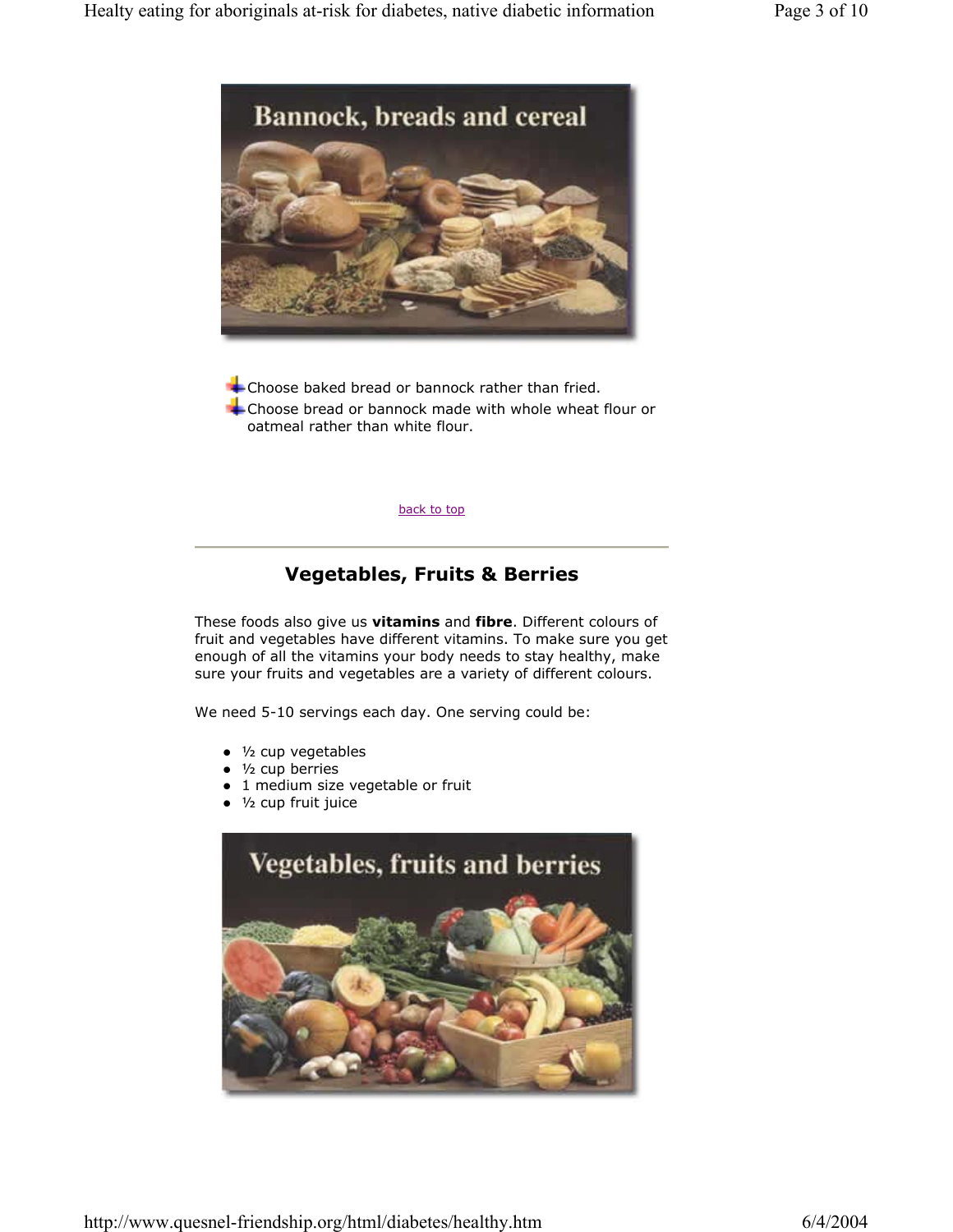+ Go for lots of colour when choosing fruits and vegetables.  $\blacktriangle$  Keep the skin on fruits and vegetables instead of peeling because this is where you find much of the fibre and vitamins.

back to top

## **Milk and Milk Substitutes**

These foods give as **Calcium** which helps keep our bones and teeth strong. Milk and milk products are the best source of calcium but you can also get some calcium from dark green vegetables and canned fish with bones.

We need 2-4 servings each day. One serving could be:

- $\bullet$  1 cup milk
- $\bullet$  1 cup fish head soup
- $\bullet$  1/3 cup skim milk powder
- $\bullet$  1 piece cheese
- $\bullet$   $\frac{3}{4}$  cup yogurt



Choose lower fat milk such as 1% or skim

Choose lower fat or fat free milk products such as fat free yogurt, light cheese (less than 20% M.F.) and 1% cottage cheese.

back to top

## **Meat and Meat Substitutes**

These foods give us **Protein** as well as **Vitamins and Minerals**. Our bodies use protein to build and repair muscles. **Iron**, a mineral found in red meat, helps build healthy blood.

It is a good idea to cut the fat off meat and birds before you cook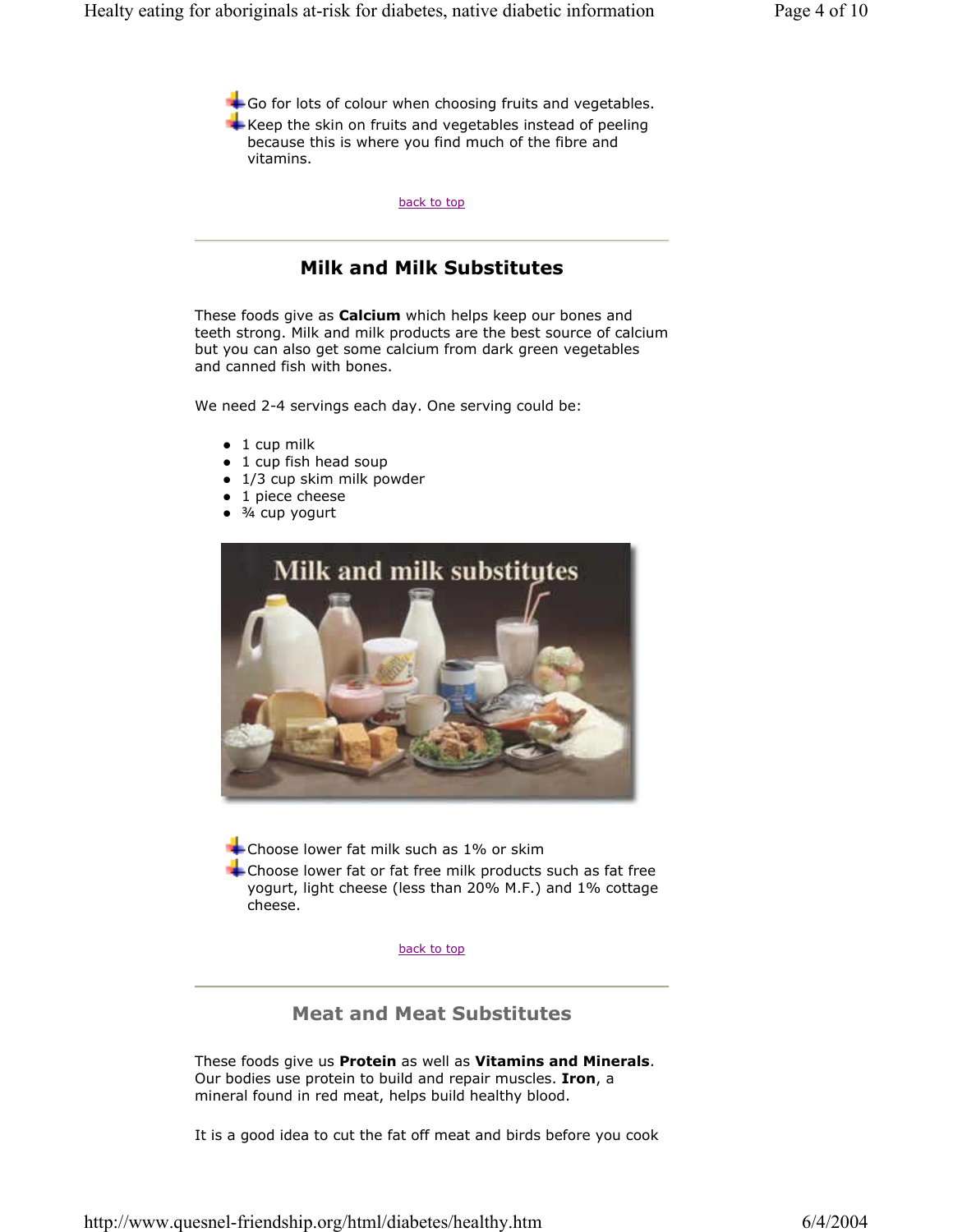them. Wild meat like deer and moose are much lower in fat than the meat you buy at the grocery store.

**Meat Substitutes** are also a good source of protein. They include:

- Nuts and Seeds
- Cheese and Eggs (These are higher in fat)
- Beans (such as kidney beans and baked beans)
- Lentils and dry split peas (These are low in fat and are high in fibre)

We need 2-3 servings each day. One serving could be:

- A piece of meat, bird or fish the size of a deck of playing cards
- $\bullet$  2/3 can fish
- $\bullet$  1-2 Eggs
- $\bullet$  1/<sub>2</sub> cup cooked beans
- 2 tablespoons peanut butter



 $\blacktriangleright$  Trim the fat off all meat  $\blacktriangle$  Eat less high fat sandwich meats such as bologna If available, choose wild game more often

#### back to top

## **Other Foods**

These foods are called other foods because they are not part of the four food groups. These foods give us very few vitamins and minerals and are usually high in fat or sugar.

These foods include:

• Tang & Kool-Aid • Chocolate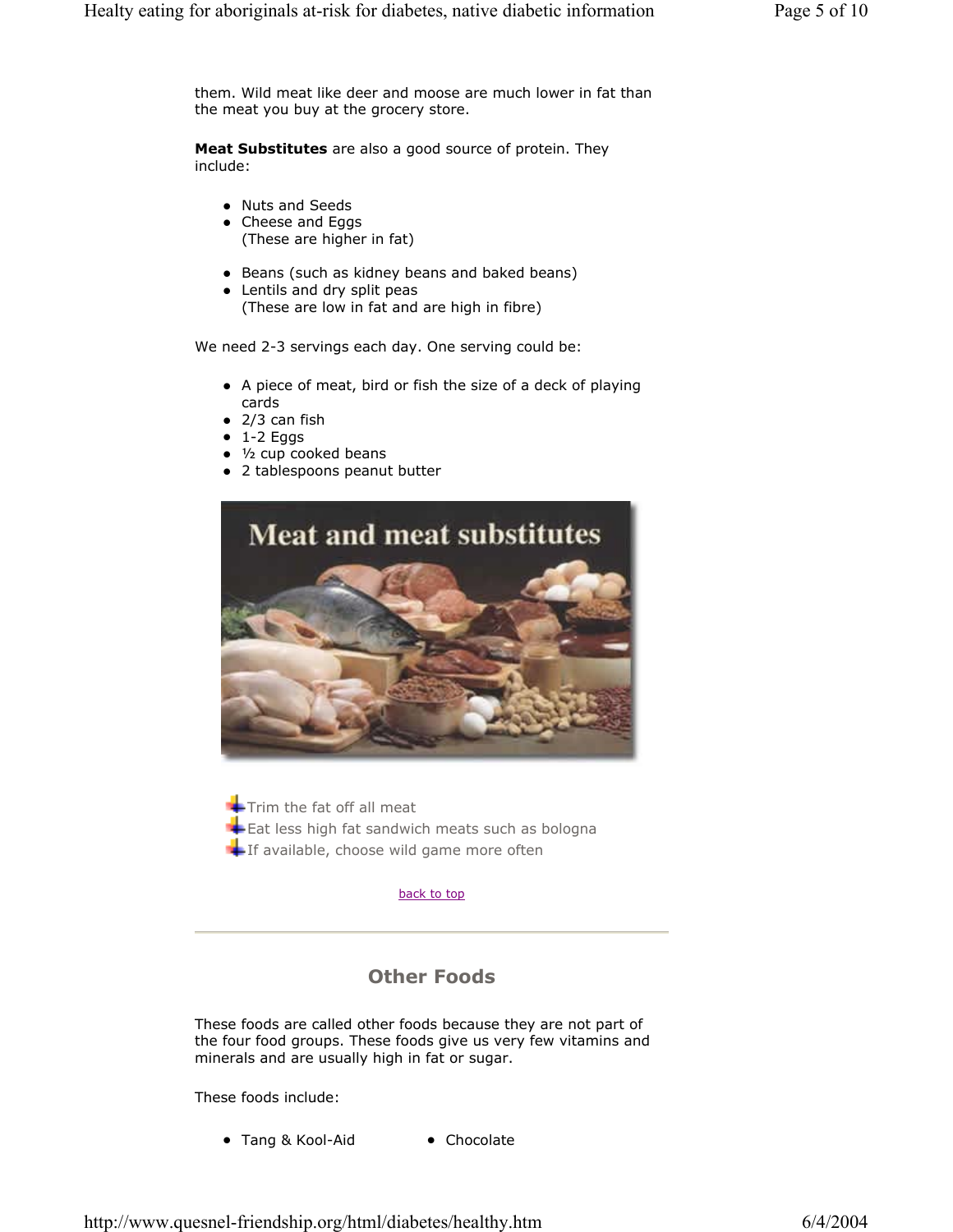- Coffee Whitener
- Butter
- Donuts
- $\bullet$  Lard
- Cheez Whiz
- $\bullet$  Candy
- $\bullet$  Cream
- Potato Chips
- $\bullet$  Pop
	- Salad Dressing
	- Jam, syrup, honey & sugar
	- Mayonnaise
	- $\bullet$  Cake



It is best to have these foods less often. Once in a while is okay, especially as a treat.

back to top

## **Sugar**

As mentioned above, many foods in the Other Foods group are high in sugar. Eating too much sugar can make us gain weight and this excess weight puts us at higher risk for developing **Diabetes**.

Check out how much sugar is in the foods below.

|       | $= 1$ teaspoon of sugar |
|-------|-------------------------|
| Pop:  |                         |
| Tang: |                         |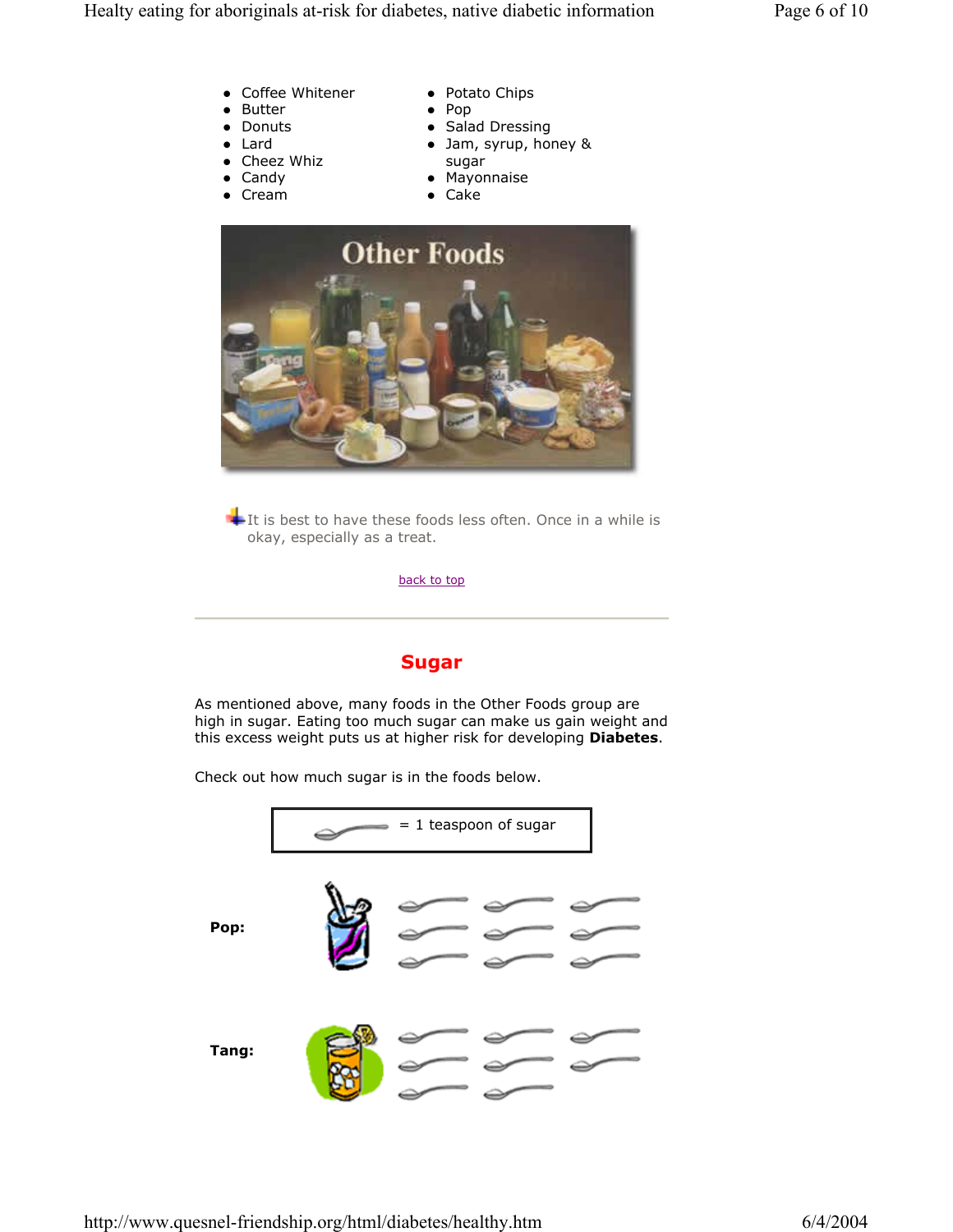

## **Fat**

As mentioned above, many foods in the Other Foods group are high in fat. Eating too much fat can make us gain weight and this excess weight puts us at higher risk for developing **Diabetes**.

Some foods are 100% fat. Examples include:

- lard
- vegetable oil
- $\bullet$  butter
- $\bullet$  margarine

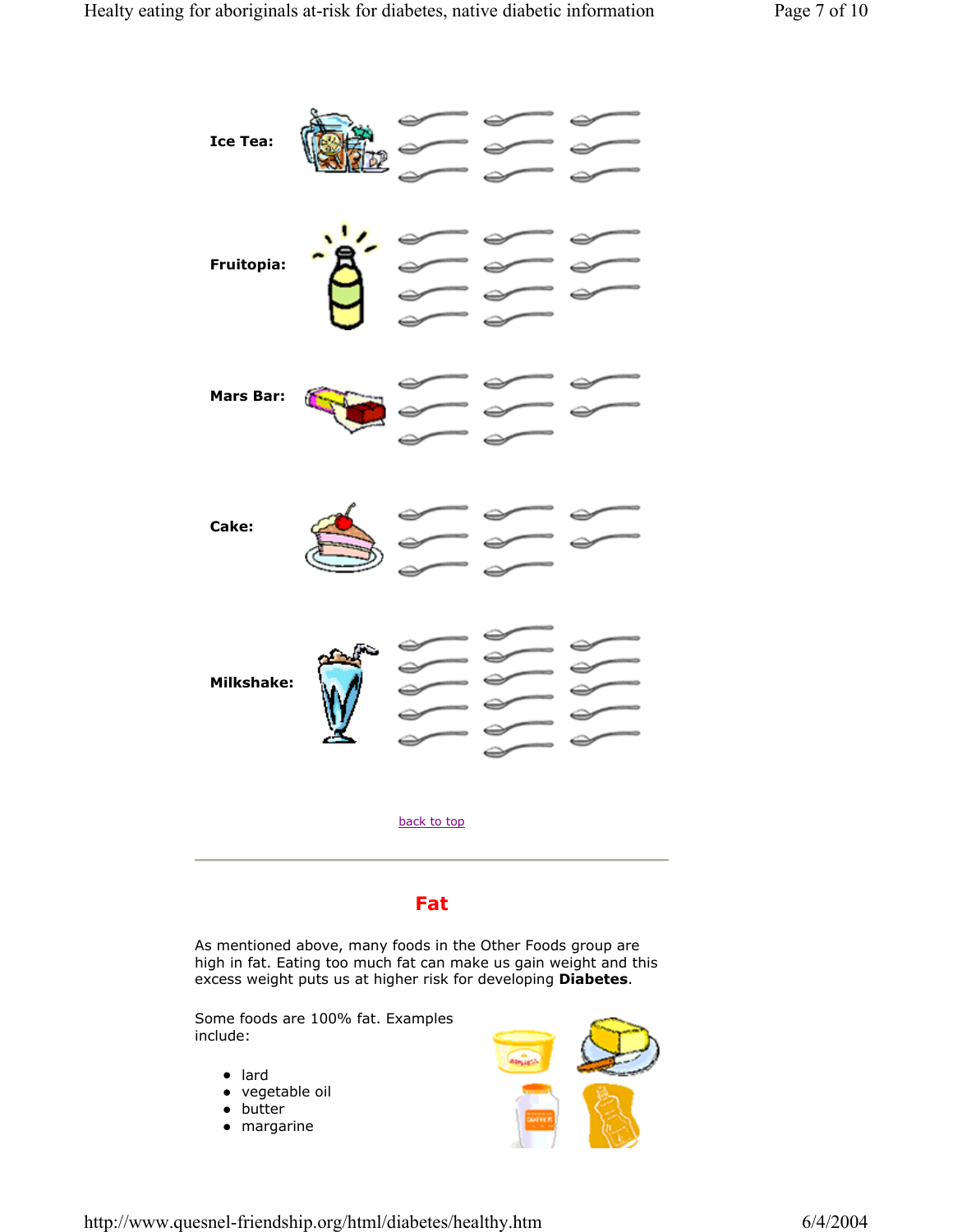- $\bullet$  mayonnaise
- $\bullet$  shortening

It is important to use these foods in moderation.

Check out how much fat is in the following foods.

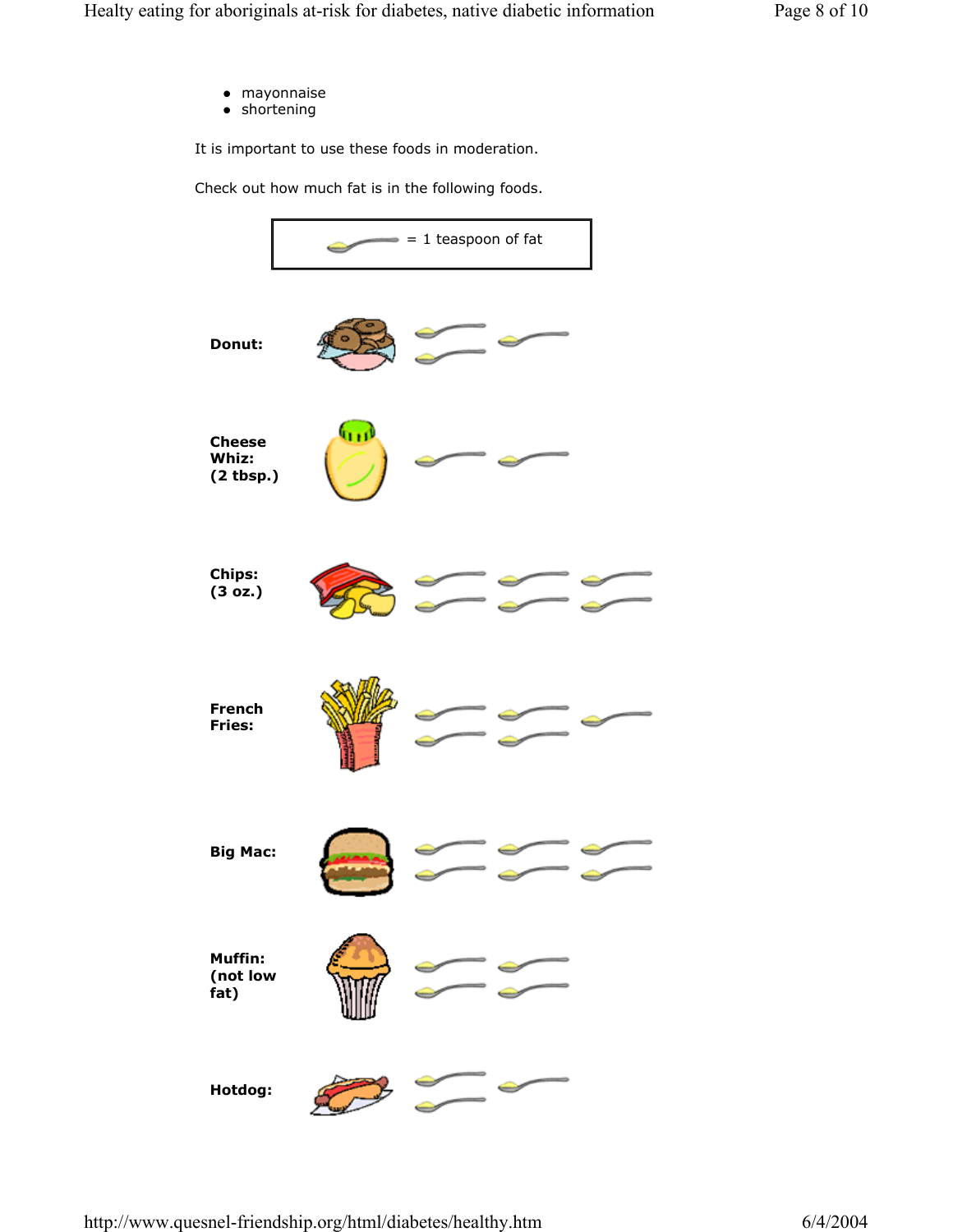

## **Shop Smart Tour, a Free Field Trip for Adults**

A hands-on, common sense way to get more out of your food dollar and make the healthiest choices.

But where to start? A grocery store has so many choices and labels its hard to know what to buy. Fresh or frozen? Low fat or cholesterol free? And what about hydrogenated fats, sugars, calcium, beta carotene and fiber? A Shop Smart tour can help you sort through the choices and options.



This is an hour long tour, through the store. A Nutritionist will lead the group and show you what to look for on labels and how to read the fine print. We'll help you with suggestions if you have special dietary requirements. Learn how to reduce your risk of diabetes, heart disease, cancer and obesity.



**To Sign up for a tour contact the customer service desk at your local Save-On Foods or Overwaitea grocery store.** 

back to top

**Quesnel Tillicum Society Native Friendship Centre**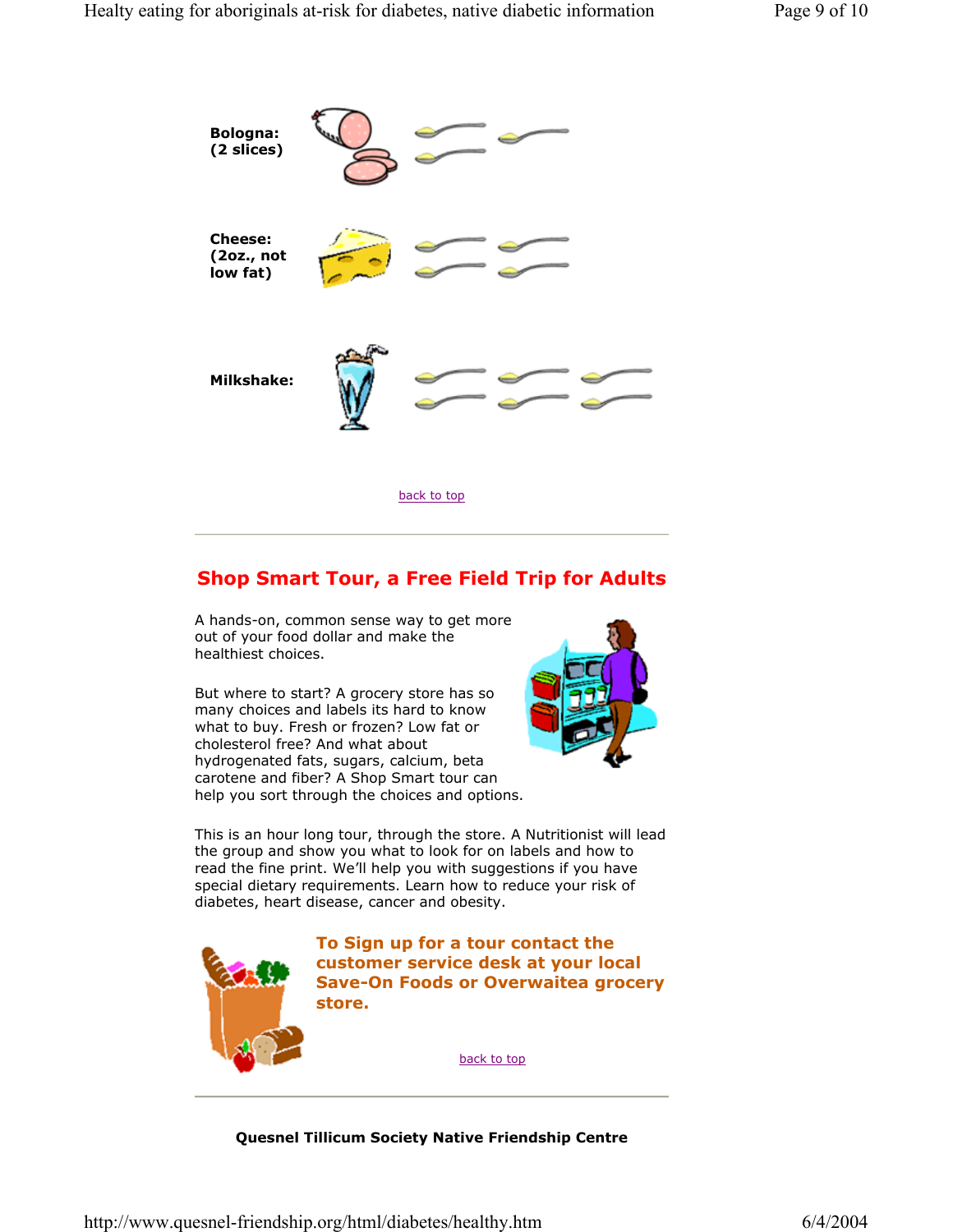319 North Fraser Drive, Quesnel, BC, Canada V2J 1Y9

Phone: (250) 992-8347 Fax: (250) 992-5708 info@quesnel-friendship.org

#### **Diabetes Program**

About Us | Diabetes | Healthy Eating | Physical Activity Emotional Health | Kids Stuff | For Teachers Newsletters | Community Action

Home | About Us | Programs | Diabetes Program | Links

Site design by **BC Web**